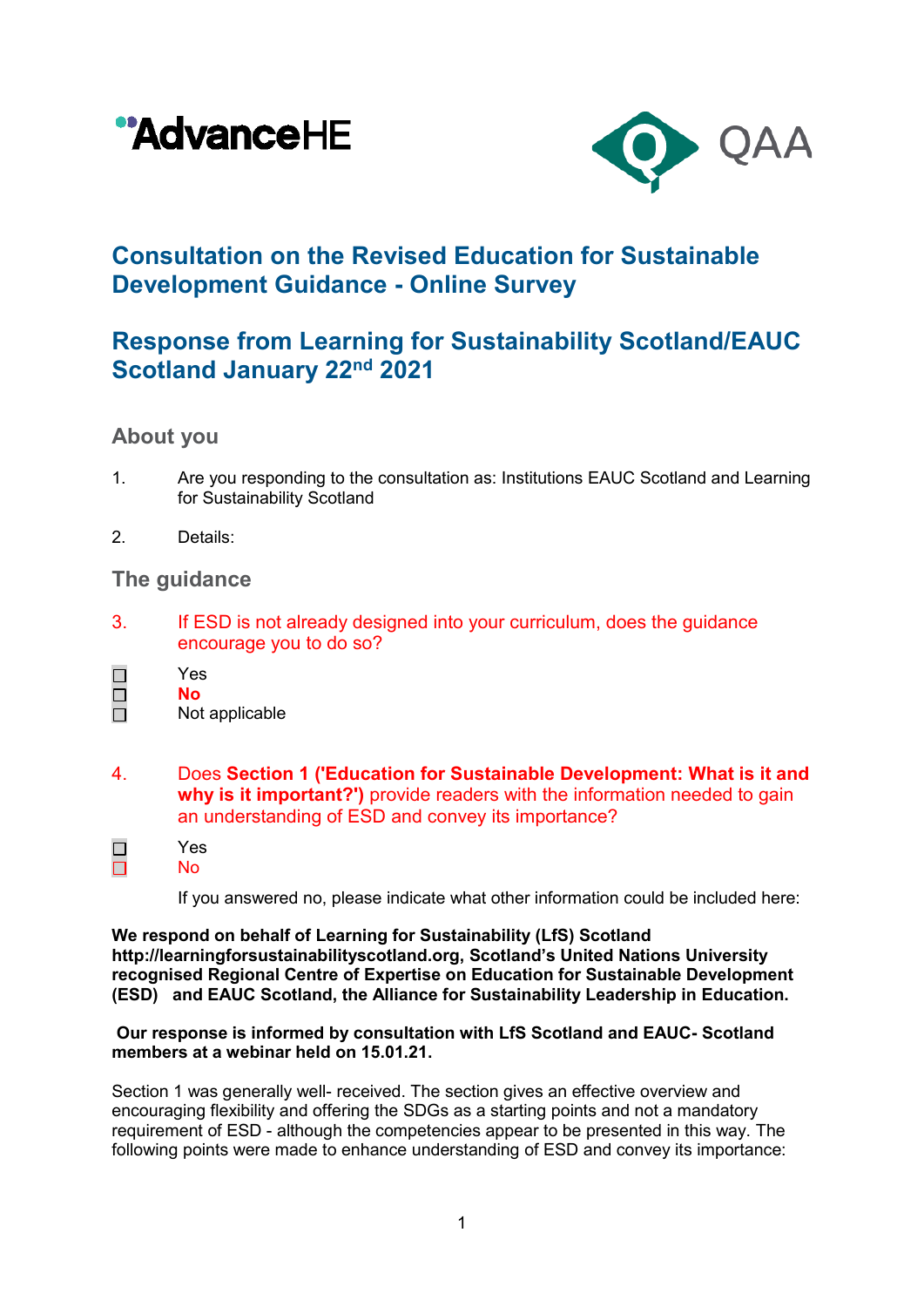- More emphasis is required to actively encourage constructive and critical evaluation of the SDGs (page 8) , which represents a key role for universities, our staff and students.
- There was disappointment at the 'return' to the somewhat outdated and misrepresentative Brundtland definition for SD, on which the document builds its guidance around. There are other more broadly appropriate and relevant alternative definitions available that should be considered.
- There was discussion of how to include 'economics' more in the document (eg P7 'unprecedented economic, social and economic challenges') . Although this is not the aim of SD, economics is a driver to SD and is a key pillar or enabler for social and environmental development. It is seen to be important in terms of livelihoods, offering decent work and helping reconfigure our socio-economic systems towards a circular economy etc.
- Engagement in nature/human relationships and empathy should be highlighted. Creativity is missing from the competencies currently, as is empathy, although embedded in collaboration competency, Creativity is required for problem solving and anticipatory competencies, and so deserves explicit mention.
- In 'Why ESD and why now ', there should be more emphasis on the need for the development of graduates with a new set of competencies required by employers (noteworthy is the introduction of 'emotional intelligence' and 'creativity' in the new list of critical competencies by the World Economic Forum). Need to emphasise that the driver is moving from being predominantly students as evidenced in NUS surveys, to employers too (could point to useful references for this which can aid advocacy for ESD). Also, the emphasis on how ESD supports skills and attributes development is key.
- Global citizenship does this feature anywhere in the document? Surely this is a primary objective of ESD.
- Important to emphasise the need for the primary person in the institution driving the ESD agenda to have the relevant level of authority, and for all staff to engage, but also potential for department/faculty staff and student champions to promote, raise awareness and help dissemination of best practice.
- Challenges around remote learning for ESD specifically not noted and this is an area of growth.

### 5. Does **Section 2 ('Designing education for sustainable development')** provide you with the information you need to position sustainability within your curriculum?

#### Yes  $\Box$  $\Box$

### No

If you answered no, please indicate what other information could be included here: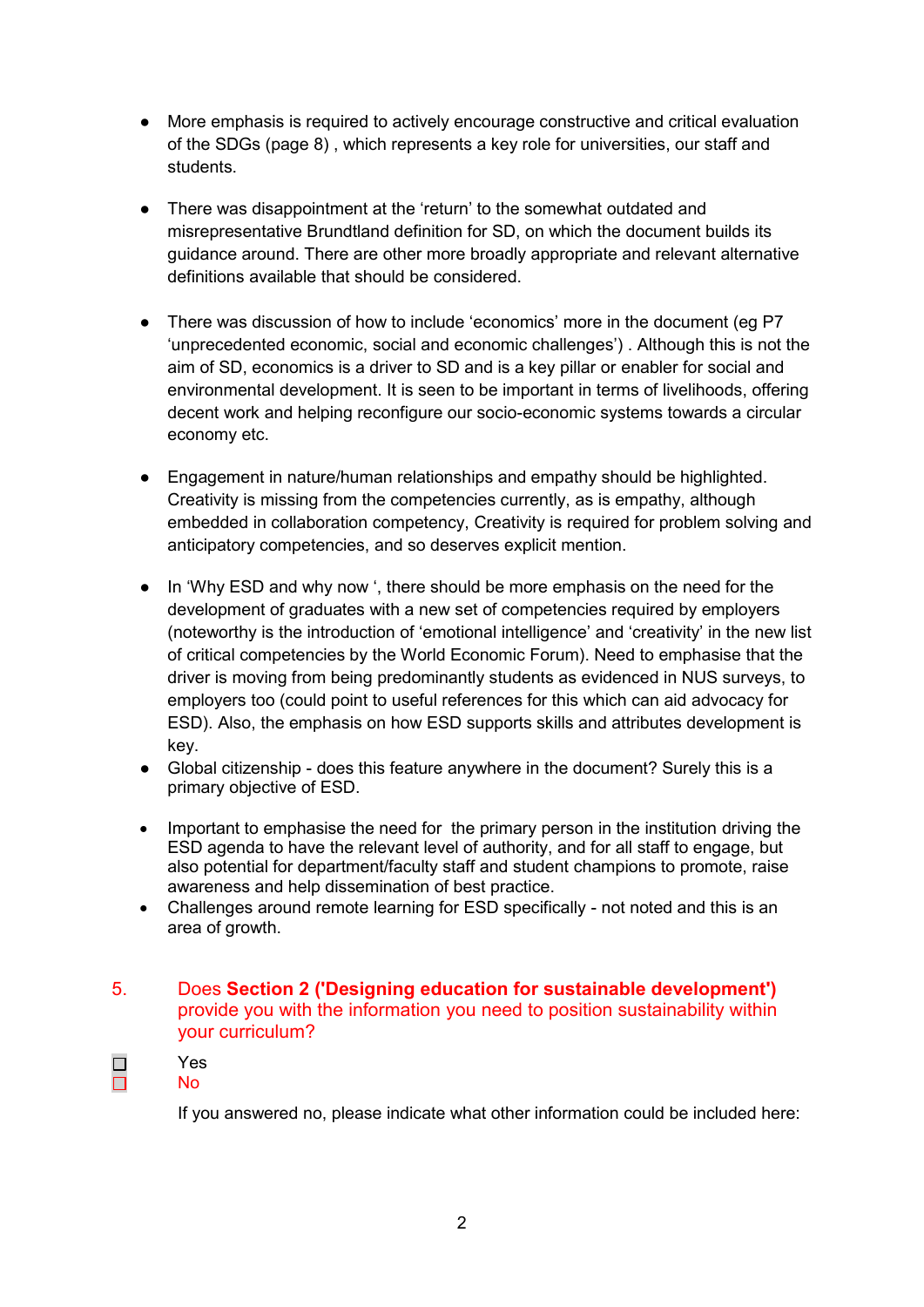**We respond on behalf of Learning for Sustainability (LfS) Scotland [http://learningforsustainabilityscotland.org](http://learningforsustainabilityscotland.org/), Scotland's United Nations University recognised Regional Centre of Expertise on Education for Sustainable Development (ESD) and EAUC Scotland, the Alliance for Sustainability Leadership in Education.** 

**Our response is informed by consultation with LfS Scotland and EAUC- Scotland members at a webinar held on 15.01.21.**

**The following suggestions were made to** provide the information needed to position sustainability within the HE curriculum

- The document needs to express engagement overall with the humanities and social sciences, and provide examples for how and where this has been achieved e.g. literature within this section.
- This guidance appears to focus on embedding ESD in curricula during opportunities such as curriculum reviews or new course development, and should also seek to cater for an ongoing incremental approach to embedding ESD (e.g. adding new content to existing modules, programmes etc).
- This guidance needs to inspire and give more 'how to' examples and references showing how ESD can be embedded and assessed in all disciplines
- In the introduction (Page 4) and the introduction to Section 2 (page 9 'The role of HE in creating a sustainable future') this should be introduced as part of a whole institution approach to ESD.
- P9 paragraph 2:

"The most significant impact SD will have is on the behaviour of graduates and how they live, learn and work. "

There was disagreement with this statement. Is this first point actually the most important of ESD? What about values and actions? Correct SD to ESD.and perhaps change to:

"The most significant impact ESD will have is in supporting the competencies - the skills, attributes and values - that students and staff develop to enable them to contribute to a more sustainable future, transforming their thinking so that they have a positive impact throughout their lives as effective global citizens. "

- Emphasise (Page 9) the change in staff as well as students. In particular we need to more strongly target the staff who are not on board with (or aware of) ESD already as it is, the document reads mainly for geography, natural sciences, where staff are already more aware and active than those in other disciplines. An example for embedding in colleges for diverse areas was Dumfries and Galloway College's engagement with engineers, hairdressers etc.
- Include mention of how institutions should empower staff to 'embrace the uncertainty' associated with becoming more involved in ESD in order to give them the confidence required to explore and introduce SD in their teaching. Provide guidance on how they can achieve this e.g. provide staff incentives such as acknowledgement in staff Annual Development Reviews, promotion criteria etc
- On Page 9 "Supporting students to appreciate the complexity of our world and the 'wicked problems' we have caused." Wicked problems are introduced here as a term but without definition or explanation or reference, This could be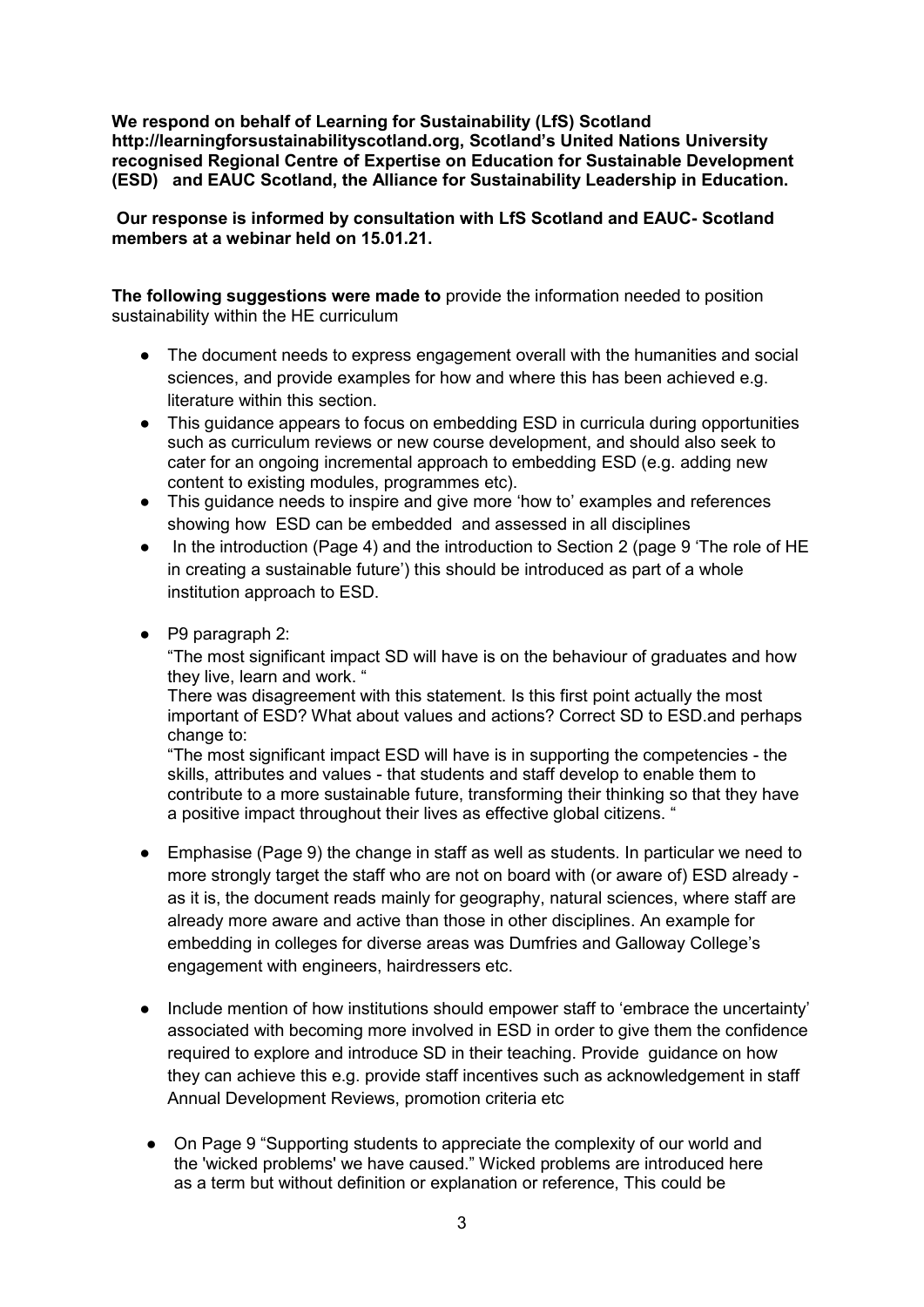removed or more explanation/definition provided. These can be difficult for staff to grasp never mind students, although approaches exist to support learning around these that could be pointed to.

- "Vision of the future" seems a vague term and needs more explanation.
- There needs to be stronger links between curriculum and campus e.g. on p9 before professional bodies. Also between research and curriculum.
- More emphasis is required on the connection between extra-curricular activities e.g. University Transition Groups , operational aspects and curriculum.
- A section on engaging with policymakers and degree accreditation bodies would be helpful. This is essential for supporting advocacy. Also, mention the role of SOS-UK Teach the Future in this context.
- Engagement with policy makers and decision makers, as well as other stakeholders with influence (namely degree accreditation bodies) is key to advancing ESD agenda. The policy - practitioner loop is vital, where policy can support practitioners in promoting and implementing ESD, and practitioners can continually inform policy.

#### **6. Do the reflective questions in Section 3 ('A toolkit to inform the ESD process') cover the relevant aspects of curriculum design?**  $\begin{array}{c} \square \\ \square \end{array}$ Yes No

If you answered no, please indicate what may be missing:

### **We respond on behalf of Learning for Sustainability (LfS) Scotland [http://learningforsustainabilityscotland.org](http://learningforsustainabilityscotland.org/), Scotland's United Nations University recognised Regional Centre of Expertise on Education for Sustainable Development (ESD) and EAUC Scotland, the Alliance for Sustainability Leadership in Education.**

### **Our response is informed by consultation with LfS Scotland and EAUC- Scotland members at a webinar held on 15.01.21.**

The following suggestions were made to enhance the reflective questions:

- Questions provided are useful prompts, but more guidance is required on how curriculum designers should USE these questions and this 'toolkit' to design ESD into their curricula.
- Include/strengthen the action focus within this section to include student experience and impact within the student time at the university.

### ESD Competencies

7.

- Critical thinking competence evidence based position (pg26). A more explicit recognition that there are different ways of knowing the world alongside science would be welcome. .Consideration of creative areas, music art etc. would strengthen the report to acknowledge/open this up.
- Consider whether it is worth signposting institutions towards tools and methods for consultation with stakeholders.
- Ensuring assessment includes reflective methods self assessment and mapping of competencies.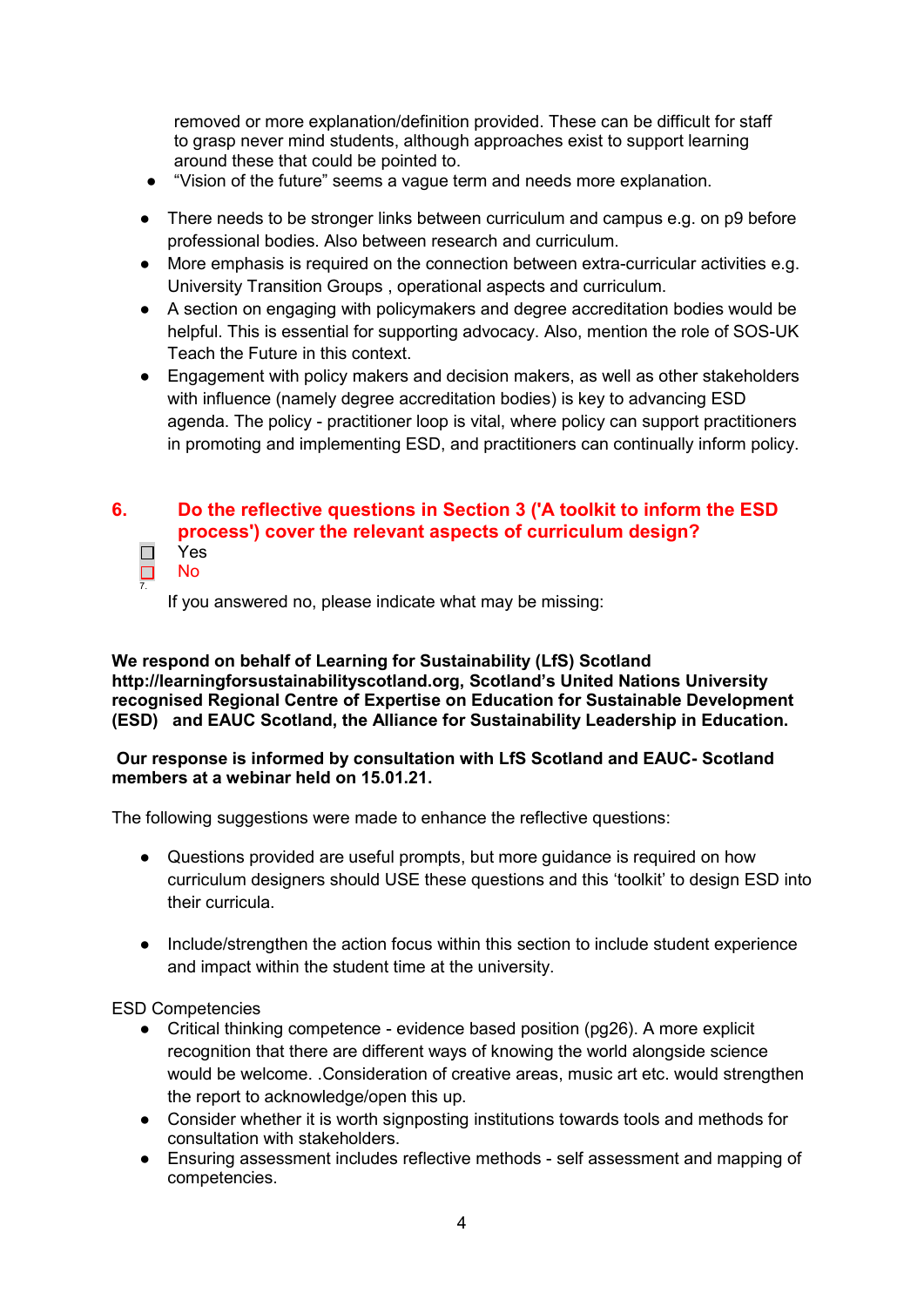- Table 2 we like this as a guide really useful can there be higher levels integrated in here as examples?
- Assessment tools could the link be to a live webpage where institutions can share experiences and methods and keep this as a living document?
- Could a similar live repository be provided to share experiences in driving interdisciplinarity within institutions?There is learning needed in this area particularly trying to work across university structures/silos.
- Table 3 must include outdoor learning as an approach.
- It was felt that there is an opportunity to expand in normative competence throughout. One area discussed was how staff and students input into the curriculum alongside policy makers in order to represent the thoughts, values, future thinking considerations and voice for educationalists as well as the next generation who will lead industry and ESD.
- Trade-off is mentioned (page 23), but it was felt that more information is needed around how this could be achieved.
- Discussion included that much curriculum content is heavily influenced, and in some cases 'dictated', by external organisations and professional bodies. There is scope within the document to include input from influential stakeholders and organisations such as the Scottish Funding Council. This would highlight their support for ESD alongside the inclusion and use of a toolkit whilst giving them an opportunity to engage with the wider sustainability conversation in HE.
- There was a feeling that many elements within the toolkit could work to aid student's knowledge and understanding of sustainability and its application in the workplace. There was discussion around how ESD is often based in governmental politics and thus filters in to educational politics. There was a consensus that the students need to understand the influence of politics and this could be more explicit in the document.

### **8. Will Section 3 be useful to both experienced staff and those new to education for sustainable development when designing courses and modules?**

 $\Box$ Yes  $\Box$ No

> If you answered no, please indicate how they might be adapted to become more useful:

**We respond on behalf of Learning for Sustainability (LfS) Scotland http://learningforsustainabilityscotland.org, Scotland's United Nations University recognised Regional Centre of Expertise on Education for Sustainable Development (ESD) and EAUC Scotland, the Alliance for Sustainability Leadership in Education. Our response is informed by consultation with LfS Scotland and EAUC- Scotland members at a webinar held on 15.01.21.**

- Stage 1 key stakeholder engagement was missing a few other key groups charities, professional bodies etc.
- Stage 1 could benefit from support encouraging a classification and prioritisation of the stakeholder to engage with - e.g. a primary and secondary classification - it should not be the case that the report classifies them itself but more encourages the course design team to consider the stakeholders deeper than simply a list of people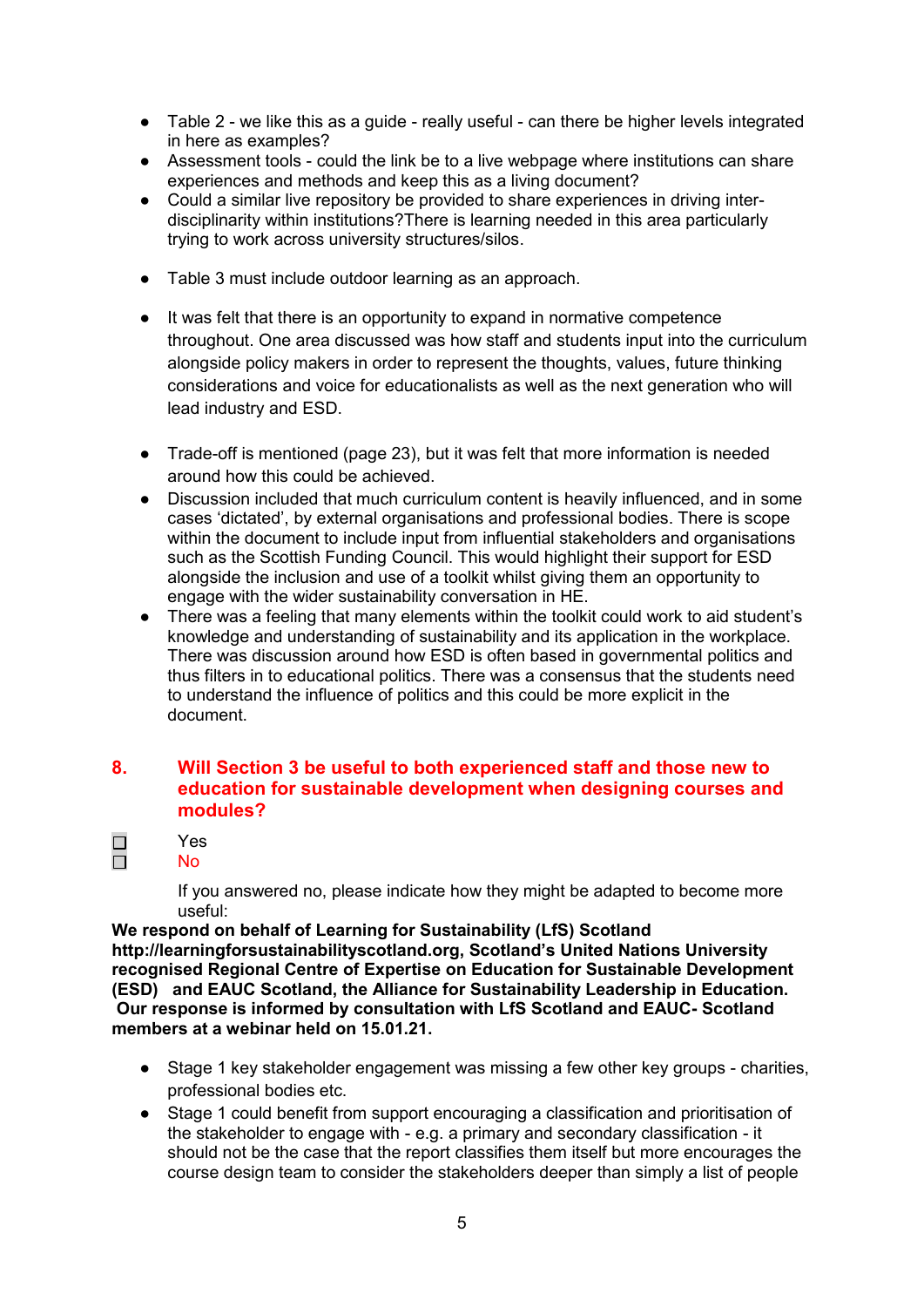to engage with and assists prioritisation.

- In Stage 4 'Developing learning environments' (page 17) the emphasis on community engagement, non-classroom environments for learning is key.
- There is a missing element after stage 4 that is around evolving the teaching as the class is delivered, e.g. reacting to new information that becomes available from stakeholders in a live project that shapes the next steps of a project design.
- .Emphasis should be placed on the interconnectedness of the SDGs in learning and the need for an interdisciplinary approach. .
- Gaps in this section are: What specific barriers exist to advancing ESD in an institution, how can we identify these, and overcome them? How can we analyse what ESD offering already exists within our institution?
- Guidance refers to mapping SDGs onto disciplines, but this could easily result in more silo-based learning.
- How agile is the document for a changing employment, economic landscape, e.g. dealing with global pandemics (and changes to teaching practices and educational legacy of this) and other local and global changes? Despite being published in Dec 2020, there is no mention at all of COVID and the potential opportunities and impacts this may have on the ESD agenda - socio-economic recovery, human/nature relationships and pandemic recovery, and how this fits with ESD agenda. How do we 'bounce back'? Some mention of a societal response and the role of ESD in this would be welcome.
- Emphasise the importance and value of cross-institutional collaboration, networks and communities of practice to help promote and implement ESD at your institution.
- More guidance is needed on how to undertake ongoing monitoring and evaluation of ESD provision.

### 9. Do you think the resources in **Section 4** are useful? Can you suggest any that should be added?

Yes

 $\Box$  $\Box$ 

No

If you answered no, please indicated how they may be adapted to become more useful:

Can you suggest any that should be added?

### **10. Do you have any other feedback that has not been covered within these questions, for example, the length, accessibility of language?**

**We respond on behalf of Learning for Sustainability (LfS) Scotland http://learningforsustainabilityscotland.org, Scotland's United Nations University recognised Regional Centre of Expertise on Education for Sustainable Development (ESD) and EAUC Scotland, the Alliance for Sustainability Leadership in Education. Our response is informed by consultation with LfS Scotland and EAUC- Scotland**